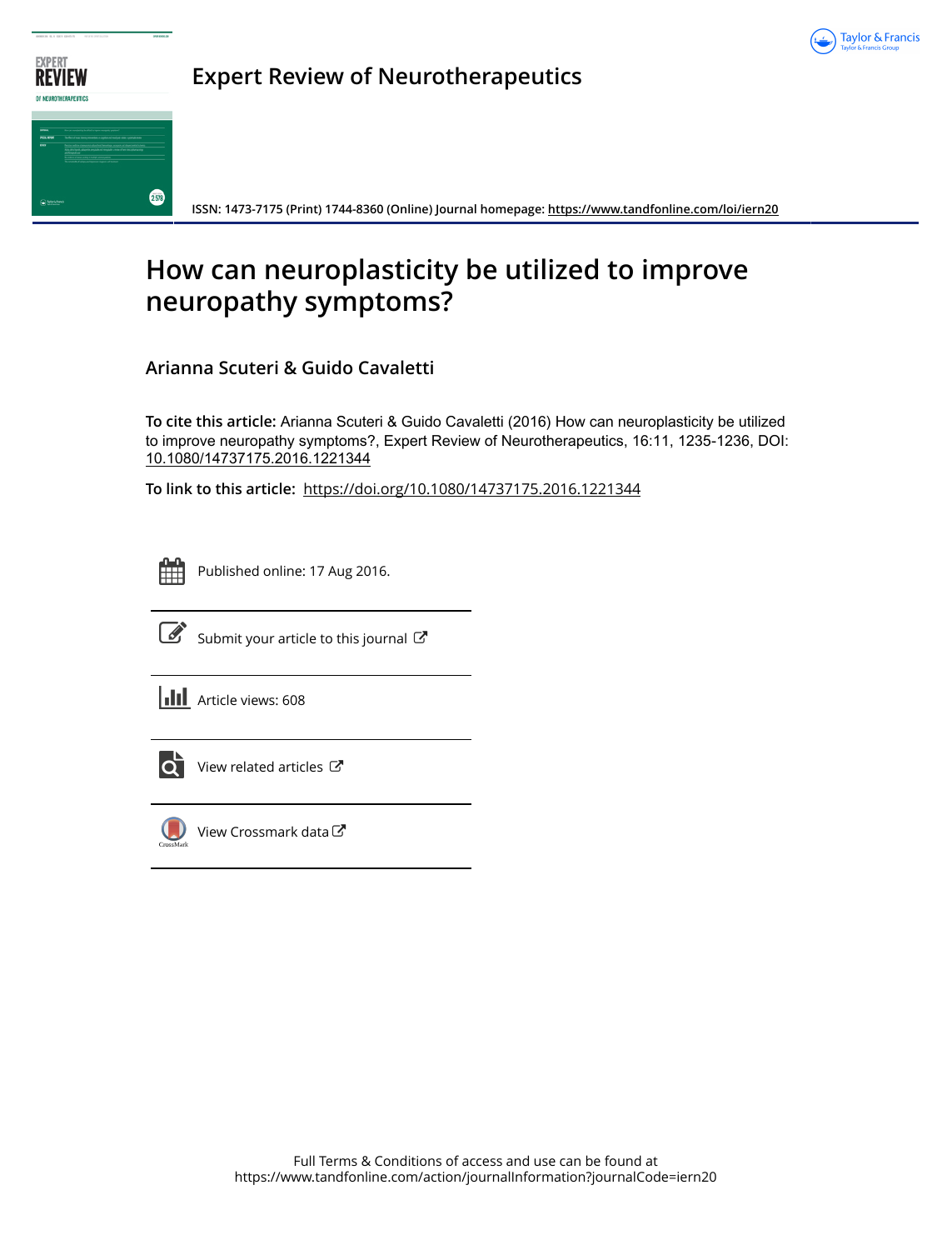#### EDITORIAL



# How can neuroplasticity be utilized to improve neuropathy symptoms?

### Ar[i](http://orcid.org/0000-0003-4128-2406)anna Scuteri **and Guido Cavaletti and**

Experimental Neurology Unit, School of Medicine and Surgery, University of Milano-Bicocca, Monza, Italy ARTICLE HISTORY Received 30 June 2016; accepted 3 August 2016; published online 17 August 2016

<span id="page-1-0"></span>A broad variety of diseases and conditions ranging from traumatic, inherited, autoimmune, toxic, and metabolic ones can affect the peripheral nerves [[1,](#page-2-0)[2](#page-2-1)]. Depending on the distribution and on the type of nerve fibers involved, peripheral neuropathies can be classified as mono- or polyneuropathies, and more important, as sensory, motor, and/or autonomic [\[3](#page-2-2)]. Despite the different triggering sparks, peripheral neuropathies frequently share some common signs and very disabling symptoms which include numbness and tingling in feet and/or hands, lack of coordination, and muscle weakness or paralysis. The occurrence of a sharp or burning pain, frequently also accompanied by hyperalgesia and allodynia, is not uncommon [[3\]](#page-2-2). Since so many causes can lead to their rise, peripheral neuropathies are very common, and for the same reason, they are often difficult to be investigated, diagnosed, and overall effectively treated.

<span id="page-1-3"></span><span id="page-1-2"></span><span id="page-1-1"></span>In fact, the current treatments for peripheral neuropathies are essentially based on the elimination of the triggering cause (an option not always available), or simply palliative, aimed to relieve the most disabling painful symptoms, by the use of pain killers such as opioids, antiseizure medications, capsaicin, and antidepressants [[4\]](#page-2-3). Alternative, nonpharmacological approaches used to help easing the neuropathic symptoms may be represented by transcutaneous electrical nerve stimulation [[5\]](#page-2-4).When an inflammatory condition is present, plasma exchange and intravenous immune globulin administration are effective options [\[6](#page-2-5)]. However, improving nerve fibers reparation still remains a challenging aim. But to which extent repair is effective after nerve damage? And, is it really possible to effectively boost the limited regenerative properties of the nervous system thus translating the concept of neuroplasticity into clinical therapies?

<span id="page-1-5"></span><span id="page-1-4"></span>Neuroplasticity is defined as the ability of the nervous system to adapt both to intrinsic changes and to environmental stimuli by changing its structure and its function, and to properly respond to toxic stimuli by regenerating itself [\[7](#page-2-6)]. Once considered just a theoretical possibility, neuroplasticity has now been largely demonstrated to be a phenomenon occurring physiologically. However, in pathological conditions, this system frequently fails to effectively work, and the neuroplasticity changes often result insufficient to repair a severe damage, sometimes even further worsening the situation. An intriguing therapeutic challenge in neuroscience research is to identify molecules and/or mechanisms able to stimulate

neuroplasticity, with the aim to drive it to repair the nervous damage.

<span id="page-1-7"></span><span id="page-1-6"></span>Many options are now under investigation, and several studies have explored this possibility in different fields, thus identifying a set of molecules and cells as putative targets. Among them, brain-derived neurotrophic factor (BDNF) has been demonstrated to be a pivotal 'driving force' in several models, both of central and peripheral nervous system [[8](#page-2-7)]. This neurotrophic factor is essential for central physiological plasticity, but increasing evidence supports its role also for peripheral nerve damage [\[8\]](#page-2-7). An important role in the pathogenesis of neuropathy-related symptoms has been recently assigned to spinal microglia, since it is able to react to a nerve injury by activating molecular changes that eventually lead to neuropathic pain [\[9\]](#page-2-8). Among the different cellular pathways purinergic receptors, mitogen-activated protein kinases family, and the complex PTEN/mTOR have often been reported to be strictly related to neuroplasticity changes, thus suggesting they could represent putative targets for neuroplasticity enhancement [\[10\]](#page-2-9). Interestingly, all these molecular targets can individually direct neuroplasticity toward a regenerative mission. But could their effect be synergistic if properly stimulated? This is a very intriguing, unanswered question, since the identification of a multiline action could lead to an amplification of their effect, with a more promising possible translation in clinic. Under this perspective, a leading role may be played by mesenchymal stem cells (MSCs), due to their many-sided properties which are somehow linked to all the previously described targets [[11](#page-2-10)]. In fact, MSCs are adult stem cells derivable from different organs, such as bone marrow or adipose tissue, and they are characterized by several peculiar abilities, including their capacity to release trophic factors, such as BDNF [\[12\]](#page-2-11), to switch microglial activation [[13](#page-2-12)] and to regulate immune cell activation [\[14\]](#page-2-13).

<span id="page-1-11"></span><span id="page-1-10"></span><span id="page-1-9"></span><span id="page-1-8"></span>Moreover, MSCs have been suggested to be directly able to positively influence neuroplasticity, since they promote and boost endogenous neurogenesis, neuronal survival, differentiation, and neurite elongation, also after the exposure of neuronal cells to a toxic stimulus [[15](#page-2-14)[,16](#page-2-15)]. So the next question is, how could this approach be applied to peripheral neuropathy research?

<span id="page-1-12"></span>With respect to other pharmacological options acting on symptoms, MSCs would have the advantage, besides being of autologous source, to act on the nerve injury site, trying to

CONTACT Arianna Scuteri a arianna.scuteri@unimib.it **Experimental Neurology Unit, School of Medicine and Surgery, University of Milano-Bicocca, via** Cadore 48, Monza 20900, Italy